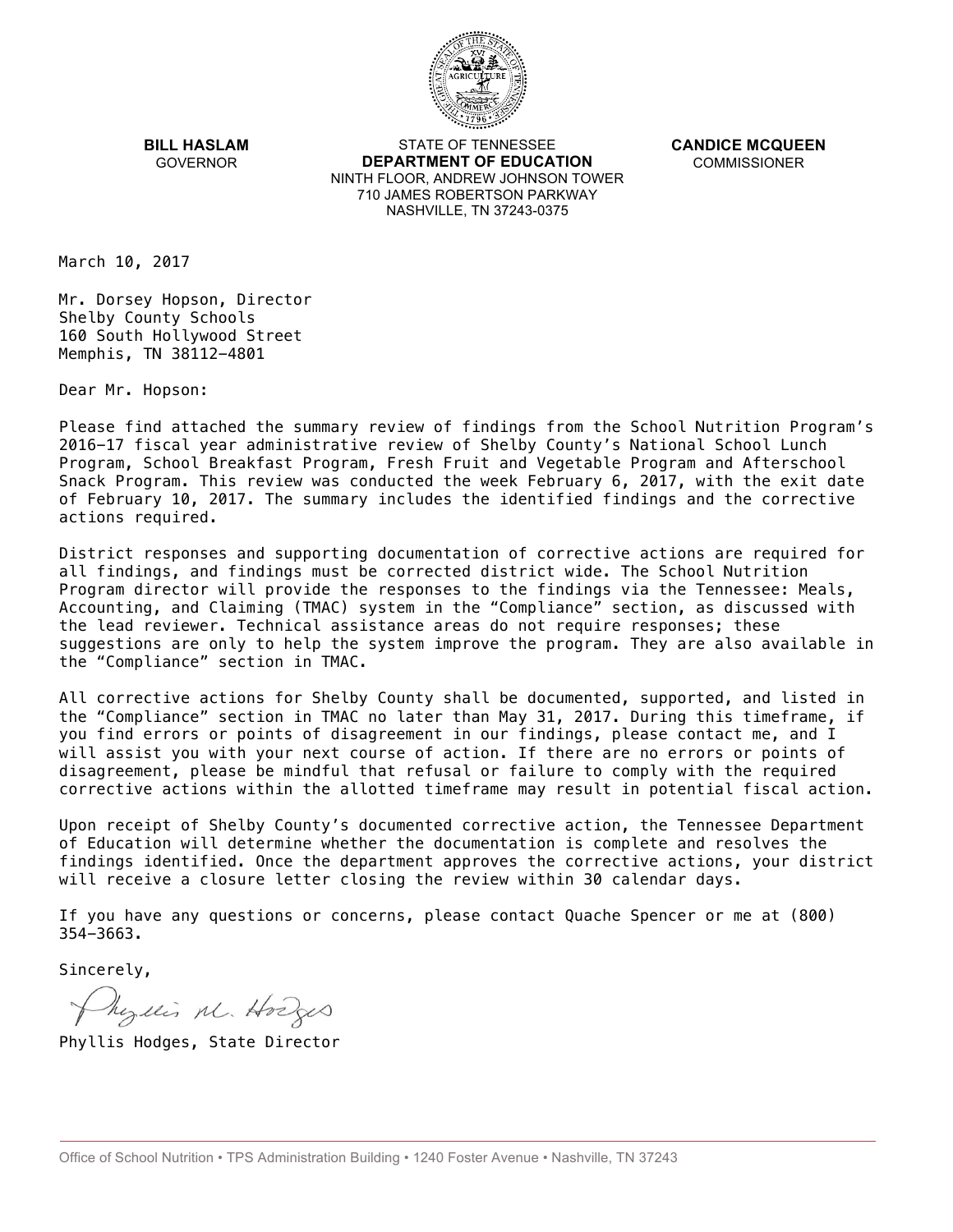

# **Shelby County Schools (792) Review ID: 536 Exit Conference Date: 2/10/2017**

#### Review Year: 2017

Month of Review: December

Lead Reviewer: Chris Crutcher

|      | $ $ Finding $ $ |                            |                            |
|------|-----------------|----------------------------|----------------------------|
| Area | s ID            | <b>Finding Description</b> | Required Corrective Action |

#### SFA - Level Findings

| $1000 -$<br>Local<br>School<br>Wellness<br>Policy | $V - 1000$ | The Shelby County local<br>wellness policy was not<br>implemented properly at<br>Oakhaven Elementary.<br>The catered<br>lunches served to<br>students to celebrate good<br>behavior did not meet the<br>Minimal Nutritional<br>Standards of Tennessee. The<br>local wellness policy                     | Research other ways of<br>encouraging the use of non-food<br>or beverage items and/or physical<br>activity as rewards for academic<br>performance or good behavior, or<br>revise the local wellness policy<br>to reflect appropriate<br>practice. Submit a plan to<br>demonstrate compliance with the<br>policy. |
|---------------------------------------------------|------------|---------------------------------------------------------------------------------------------------------------------------------------------------------------------------------------------------------------------------------------------------------------------------------------------------------|------------------------------------------------------------------------------------------------------------------------------------------------------------------------------------------------------------------------------------------------------------------------------------------------------------------|
|                                                   |            | states that food served for<br>school/classroom<br>celebrations shall meet the<br>Minimal Nutritional<br>Standards of Tennessee.                                                                                                                                                                        |                                                                                                                                                                                                                                                                                                                  |
| $1200 -$<br>Professiona<br>l Standards            | $V - 1200$ | The professional standards<br>requirements were not met<br>for all employees. Training<br>hours could not be<br>determined for temporary<br>employees.                                                                                                                                                  | Create and submit a plan for<br>tracking professional standard<br>training hours for temporary<br>employees. Also attach a copy of<br>the tracking documentation for<br>newly hired temporary<br>employees.                                                                                                      |
| $1400 - Food$<br>Safety                           | $V - 1400$ | The SFA was not following<br>the district-wide Hazard<br>Analysis and Critical<br>Control Points (HACCP)<br>plan. It states that the<br>district does not currently<br>have any complex food<br>items. However, leftovers<br>are being used at each site<br>which are considered<br>complex food items. | Update the district-wide HACCP<br>plan to include the process for<br>handling complex food items.<br>Upload documentation showing that<br>the HACCP plan has been updated.                                                                                                                                       |
| 1400 - Food                                       | $V - 1400$ |                                                                                                                                                                                                                                                                                                         | An excessive amount of food Collaborate with the state agency                                                                                                                                                                                                                                                    |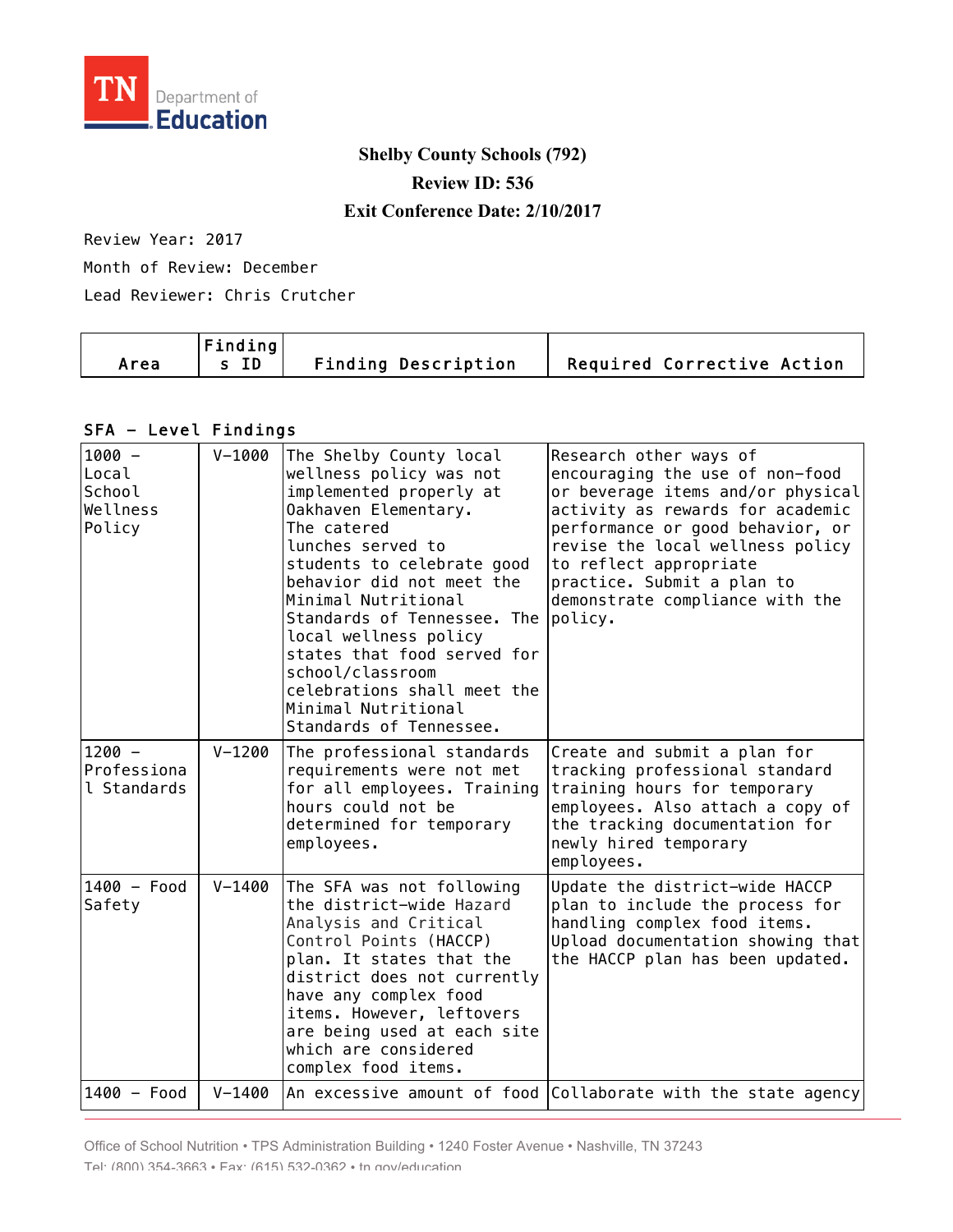

| Safety                                              |            | inventory marked for<br>donation was observed in<br>the freezer of the self-<br>operated warehouse.                                                                                                                                                                                                                     | to schedule a technical<br>assistance visit to determine the<br>reason for excessive inventory.<br>After that visit, develop and<br>submit a comprehensive plan to<br>control inventory.                                       |
|-----------------------------------------------------|------------|-------------------------------------------------------------------------------------------------------------------------------------------------------------------------------------------------------------------------------------------------------------------------------------------------------------------------|--------------------------------------------------------------------------------------------------------------------------------------------------------------------------------------------------------------------------------|
| $2100 -$<br> Special<br>Provision<br><b>Options</b> | $V - 2100$ | Documentation did not<br>support the Identified<br>Student Percentage (ISP)<br>used to establish the<br>Community Eligibility (CEP)<br>claiming percentage. Nine<br>of the 590 sampled<br>students were not found on<br>source direct certification<br>(DC) lists.                                                      | Contact the state agency<br>to adjust the ISP from 63.36% to<br>63.35%. Attach a screenshot of<br>the revised ISP to demonstrate<br>compliance.                                                                                |
| 300 - Meal<br>Counting<br>and<br>Claiming           | $V - 0300$ | The school food authority<br>(SFA) was not following<br>their state<br>approved application at<br>breakfast. The SFA was<br>approved to charge \$1.75 at<br>breakfast on the state<br>application. However, the<br>reviewers were charged<br>different breakfast prices<br>across the SFA during the<br>week of review. | Communicate the adult breakfast<br>price that should be charged<br>to school office personnel.<br>Attach a copy of the<br>communication or update the state<br>application to indicate the<br>correct adult breakfast prices.  |
| 900 - SFA<br>On Site<br>Monitoring                  | $V - 0900$ | The on-site monitoring<br>requirements were not met<br>as required in 7 CFR<br>210.18(h) and 7 CFR<br>$220.11(d)$ . Four of the<br>reviewed sites required<br>corrective action, but no<br>action was documented.<br>Because no corrective<br>action was documented, the<br>45 day follow-up deadline<br>was not met.   | Train area managers on properly<br>documenting corrective action for<br>problems found during the on-site<br>review. Attach an agenda and<br>signed roster of trainees as<br>documentation that this training<br>has occurred. |
| 900 - SFA<br>On Site<br>Monitoring                  | $V - 0900$ | The on-site monitoring<br>requirements were not met<br>as required in 7 CFR<br>210.18(h) and 7 CFR<br>$220.11(d)$ . The locally<br>developed on-site<br>monitoring form did not<br>include a mechanism to<br>review readily observable<br>general areas.                                                                | Use state prototype or revise the<br>current monitoring form to<br>include all required components.<br>Upload the monitoring form that<br>will be utilized moving forward<br>to demonstrate compliance.                        |
| Resource                                            | V-RMCRF    | Documentation was not                                                                                                                                                                                                                                                                                                   | Develop internal controls for                                                                                                                                                                                                  |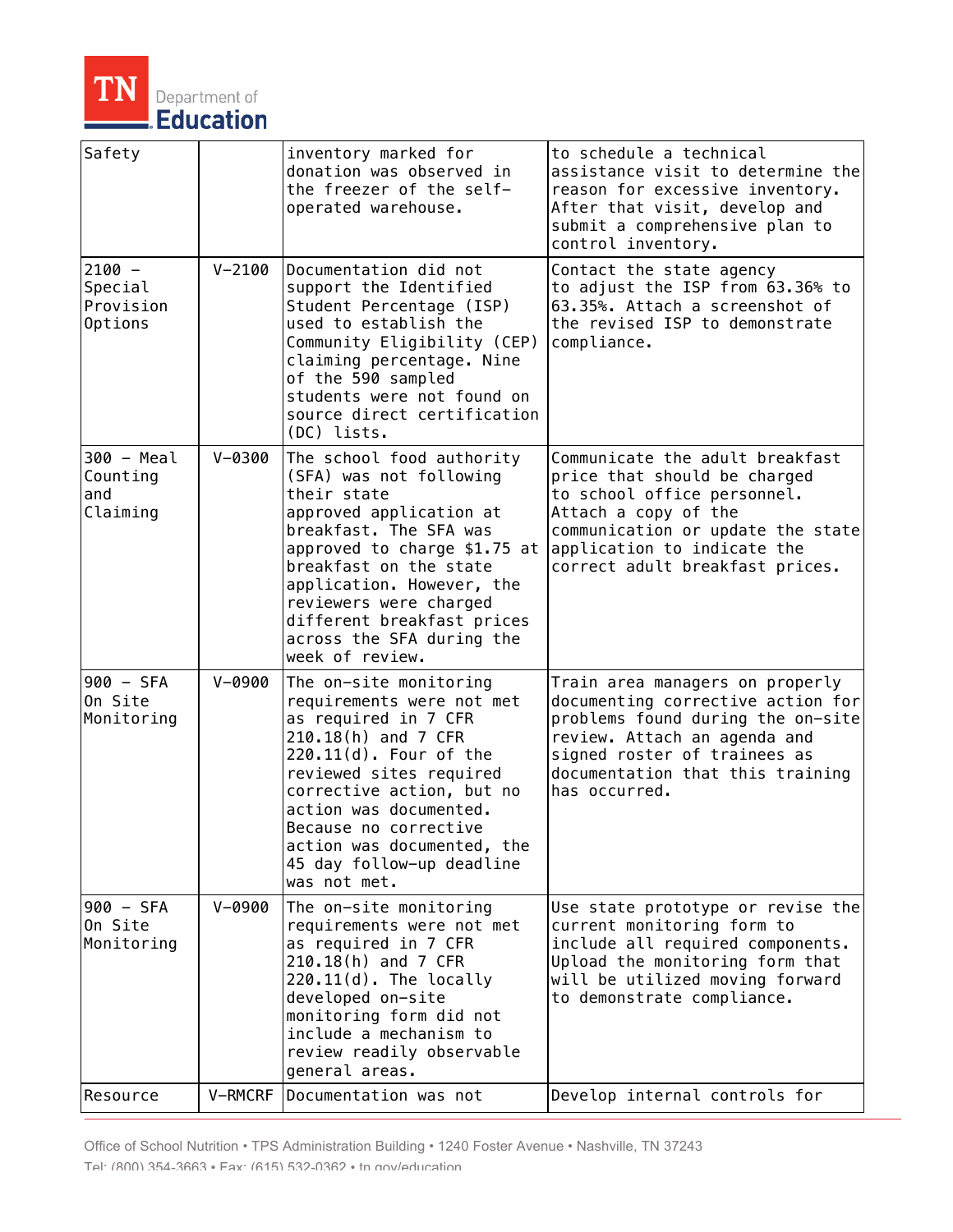

| Management<br>Comprehensi<br>ve Review             | available to confirm that<br>all adult meals sales were<br>being deposited into the<br>school nutrition<br>account. No reconciliation<br>was being conducted to<br>ensure deposits matched<br>school receipts.                                                                                                           | tracking adult meal sales and<br>attach the new process.                                                                                                                                               |
|----------------------------------------------------|--------------------------------------------------------------------------------------------------------------------------------------------------------------------------------------------------------------------------------------------------------------------------------------------------------------------------|--------------------------------------------------------------------------------------------------------------------------------------------------------------------------------------------------------|
| Resource<br>Management<br>Comprehensi<br>ve Review | V-RMCRF   Documentation was not<br>available to demonstrate<br>that the adult meal prices<br>for lunch and breakfast<br>were sufficient to cover<br>the cost of the meal. A<br>breakfast price of \$1.75<br>and a lunch price of \$2.00<br>is not compliant with<br>formula outlined in FNS<br>Instruction 782–5 Rev. 1. | Perform a cost analysis of the<br>cost of adult meals or raise<br>prices based on the formula.<br>Attach a copy of the analysis<br>or attach board minutes showing<br>the approval for raising prices. |

## Site - Level Findings: Frayser Achievement Elementary (ASD) (0015)

| $1400 - Food$<br>Safety | V-1400 Dry storage logs and<br>for review, but the<br>documented temperatures<br>were consistently too high<br>as outlined by the food | Contact maintenance to repair<br>freezer logs were available freezer and dry storage area to<br>ensure that temperature ranges<br>are correct and able to be<br>maintained. |
|-------------------------|----------------------------------------------------------------------------------------------------------------------------------------|-----------------------------------------------------------------------------------------------------------------------------------------------------------------------------|
|                         | safety plan.                                                                                                                           | Attach documentation of the<br>communication regarding the<br>repair of the freezer and dry<br>storage areas.                                                               |

## Site - Level Findings: A B Hill Elementary (2005)

| $1400 - Food$ | V-1400 The SFA's food safety plan                                                          | Retrain cafeteria staff on safe                                                                            |
|---------------|--------------------------------------------------------------------------------------------|------------------------------------------------------------------------------------------------------------|
| Safety        | was not implemented                                                                        | food handling practices.                                                                                   |
|               | correctly. Two employees<br>were observed handling<br>ready to eat food without<br>gloves. | Attach an agenda and signed<br>roster of trainees as<br>documentation that this training<br> has occurred. |

## Site - Level Findings: Cordova Middle School (2118)

| 1400 - Food  <br>Safety | V-1400 The SFA's food safety plan<br>was not implemented<br>correctly. The thermometer                                                                                            | Retrain cafeteria staff on proper<br>thermometer calibration<br>procedures.              |
|-------------------------|-----------------------------------------------------------------------------------------------------------------------------------------------------------------------------------|------------------------------------------------------------------------------------------|
|                         | calibration logs indicated<br>that three of the four<br>thermometers were not<br>calibrated. Employees<br>initialed that the task was has occurred.<br>complete, but a corrective | Attach an agenda and signed<br>roster of trainees as<br>documentation that this training |

Office of School Nutrition • TPS Administration Building • 1240 Foster Avenue • Nashville, TN 37243 Tel: (800) 354-3663 • Fax: (615) 532-0362 • tn.gov/education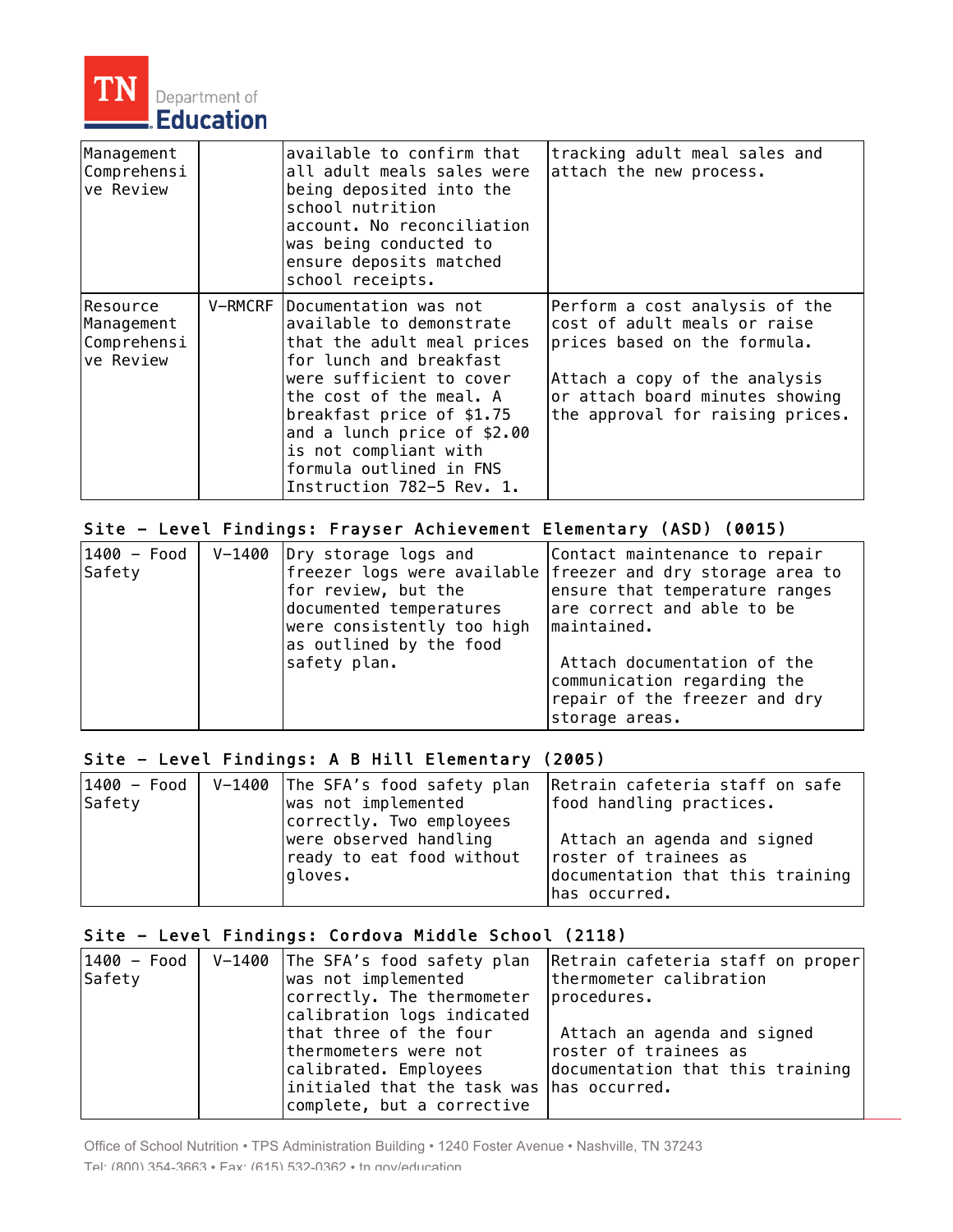

|                       | action plan was not<br>documented.                                                                                                                                             |                                                                                                                                                                                                                                                                                |
|-----------------------|--------------------------------------------------------------------------------------------------------------------------------------------------------------------------------|--------------------------------------------------------------------------------------------------------------------------------------------------------------------------------------------------------------------------------------------------------------------------------|
| 800 - Civil<br>Rights | V-0800   On the day of review,<br>students were segregated by<br>gender during the<br>last lunch meal service<br>to have behavior issues<br>were required to sit boy-<br>qirl. | Train school personnel<br>on allowable meal seating<br>lmodels.<br>period. Students considered Attach the training agenda and<br>signed roster of trainees as well<br>as a statement from school<br>administration indicating that<br>this procedure has been<br>discontinued. |

## Site - Level Findings: Douglass Elementary/Middle (2155)

| $ 800 - Cityi $<br>Rights | $V-0800$ On the day of review,<br>students were segregated by<br>gender during the lunch<br>meal service. Students | Train school personnel<br>on allowable meal seating<br>models.                                                                                                                  |
|---------------------------|--------------------------------------------------------------------------------------------------------------------|---------------------------------------------------------------------------------------------------------------------------------------------------------------------------------|
|                           | were required to sit at<br>tables by gender.                                                                       | Attach the training agenda and<br>signed roster of trainees as well<br>as a statement from school<br>administration indicating that<br>this procedure has been<br>discontinued. |

#### Site - Level Findings: Getwell Elementary School (2259)

| $1400 - Food$<br>Safety | V-1400 Temperatures of cold ready<br>to eat (RTE) menu items<br>were not being recorded.                                                                                                       | Retrain cafeteria staff on proper<br>logging procedures.                          |
|-------------------------|------------------------------------------------------------------------------------------------------------------------------------------------------------------------------------------------|-----------------------------------------------------------------------------------|
|                         | The food safety plan stated Attach an agenda and signed<br>that RTE items must be held roster of trainees as<br>that temperatures should be has<br>recorded in production<br>temperature logs. | $ $ at 41 degrees or lower and $ $ documentation that this training<br>loccurred. |

## Site - Level Findings: Goodlett Elementary (2260)

| 1400 - Food<br>Safety | $V - 1400$ | On the day of review,<br>insects were observed on<br>the floor in the kitchen<br>and in the water fountain<br>in the cafeteria.                                   | Contact a pest control company<br>for an appointment to spray the<br>affected areas.<br>Attach documentation to<br>demonstrate that the service has<br>loccurred. |
|-----------------------|------------|-------------------------------------------------------------------------------------------------------------------------------------------------------------------|-------------------------------------------------------------------------------------------------------------------------------------------------------------------|
| 1400 - Food<br>Safety |            | V-1400 The food safety plan was<br>not being implemented<br>correctly. On the day of<br>review, the area supervisor<br>was observed touching her<br>nose and hair | Retrain cafeteria staff on proper<br>glove usage and hand<br>washing procedures.<br>Attach an agenda and signed<br>roster of trainees as                          |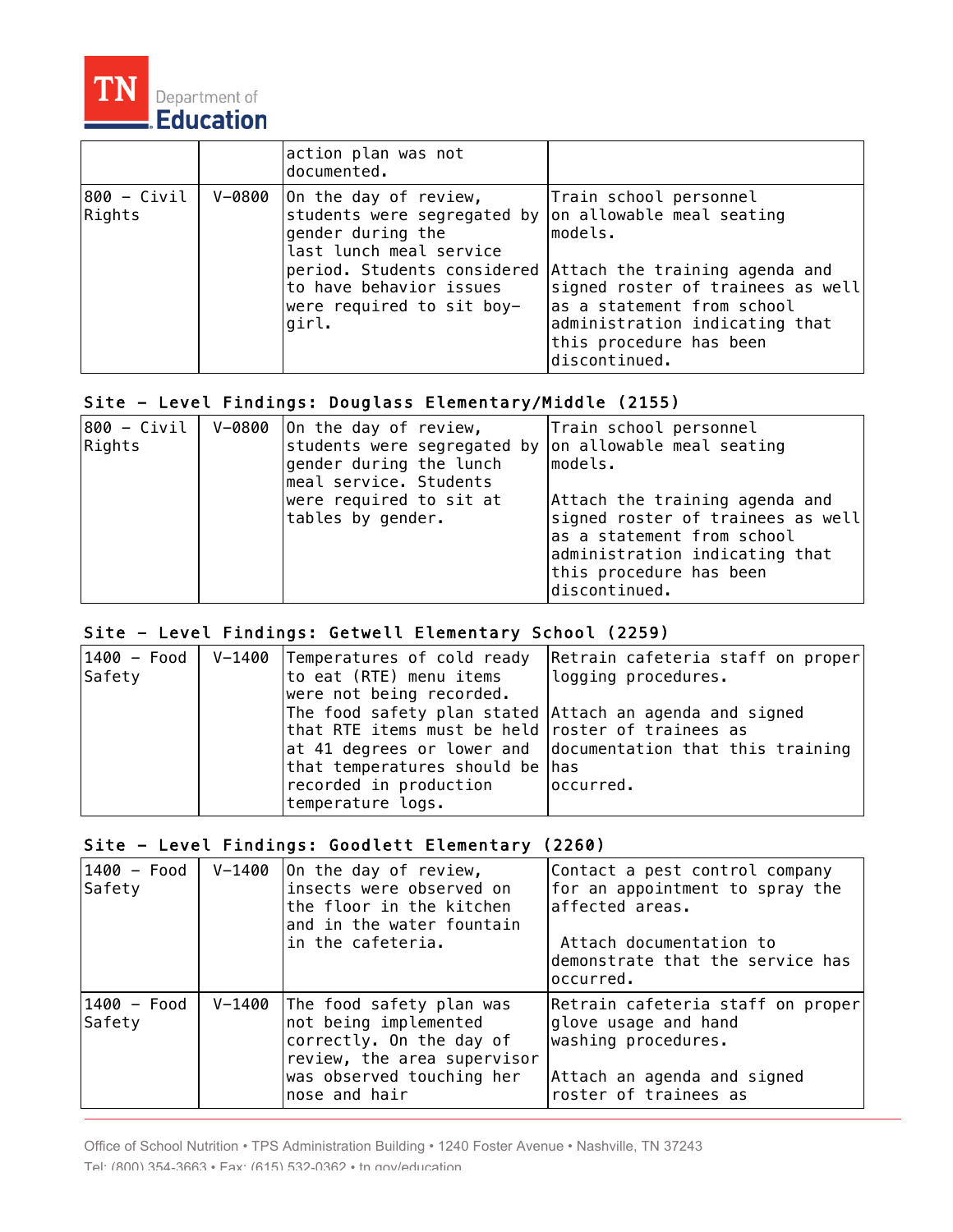

|                       |        | while transporting food<br>from the kitchen to the<br>serving line without<br>following proper glove<br>usage or hand washing<br>procedures. | documentation that this training<br>has occurred.                                                                                                                         |
|-----------------------|--------|----------------------------------------------------------------------------------------------------------------------------------------------|---------------------------------------------------------------------------------------------------------------------------------------------------------------------------|
| 1400 - Food<br>Safety | V-1400 | Temperature logs for the<br>dry storage area were not<br>available for review.                                                               | Retrain cafeteria staff on proper<br>logging procedures.<br>Attach an agenda and signed<br>roster of trainees as<br>documentation that this training<br>has<br>loccurred. |

# Site - Level Findings: Hollis F. Price Middle College High School (2338)

| 400 - Meal<br>Components<br>land<br>Quantities | V-0400  A chicken Alfredo entree<br>that credited as a 1 ounce<br>grain equivalent was chosen requirement is met.<br>by three students. These | Revise the grains offered to<br>ensure the daily grain minimum                        |
|------------------------------------------------|-----------------------------------------------------------------------------------------------------------------------------------------------|---------------------------------------------------------------------------------------|
| - Lunch                                        | meals did not meet the 2<br>oz. minimum daily grain<br>requirement for high<br>school.                                                        | Attach a menu reflecting a change<br>of entree listings to demonstrate<br>compliance. |

#### Site - Level Findings: Holmes Road Elementary School (2343)

| 1400 - Food<br>Safety | $V - 1400$ | The SFA's food safety plan<br>was not implemented<br>correctly. The reviewer<br>observed an employee<br>handling ready to eat (RTE)<br>foods after handling<br>chemicals without following has occurred.<br>proper hand washing and<br>glove usage procedures. | Retrain cafeteria staff on proper<br>handling of RTE foods.<br>Attach an agenda and signed<br>roster of trainees as<br>documentation that this training               |
|-----------------------|------------|----------------------------------------------------------------------------------------------------------------------------------------------------------------------------------------------------------------------------------------------------------------|-----------------------------------------------------------------------------------------------------------------------------------------------------------------------|
| 1400 - Food<br>Safety | V-1400     | The SFA's food safety plan<br>was not implemented<br>correctly. While confirming<br>record keeping requirements<br>were met, insects were<br>found in the storage area<br>inside a box of records.                                                             | Contact a pest control company<br>for an appointment to spray the<br>affected areas.<br>Attach documentation to<br>demonstrate that the service has<br>occurred.      |
| 1400 - Food<br>Safety | V-1400     | Temperature logs for<br>selected dates were not<br>available for review.<br>Cooler, freezer, and dry<br>storage logs were not<br>available for review.                                                                                                         | Retrain cafeteria staff on proper<br>logging procedures.<br>Attach an agenda and signed<br>roster of trainees as<br>documentation that this training<br>has occurred. |
| 1400 - Food           | V-1400     | Onsite storage violations                                                                                                                                                                                                                                      | Retrain cafeteria staff on                                                                                                                                            |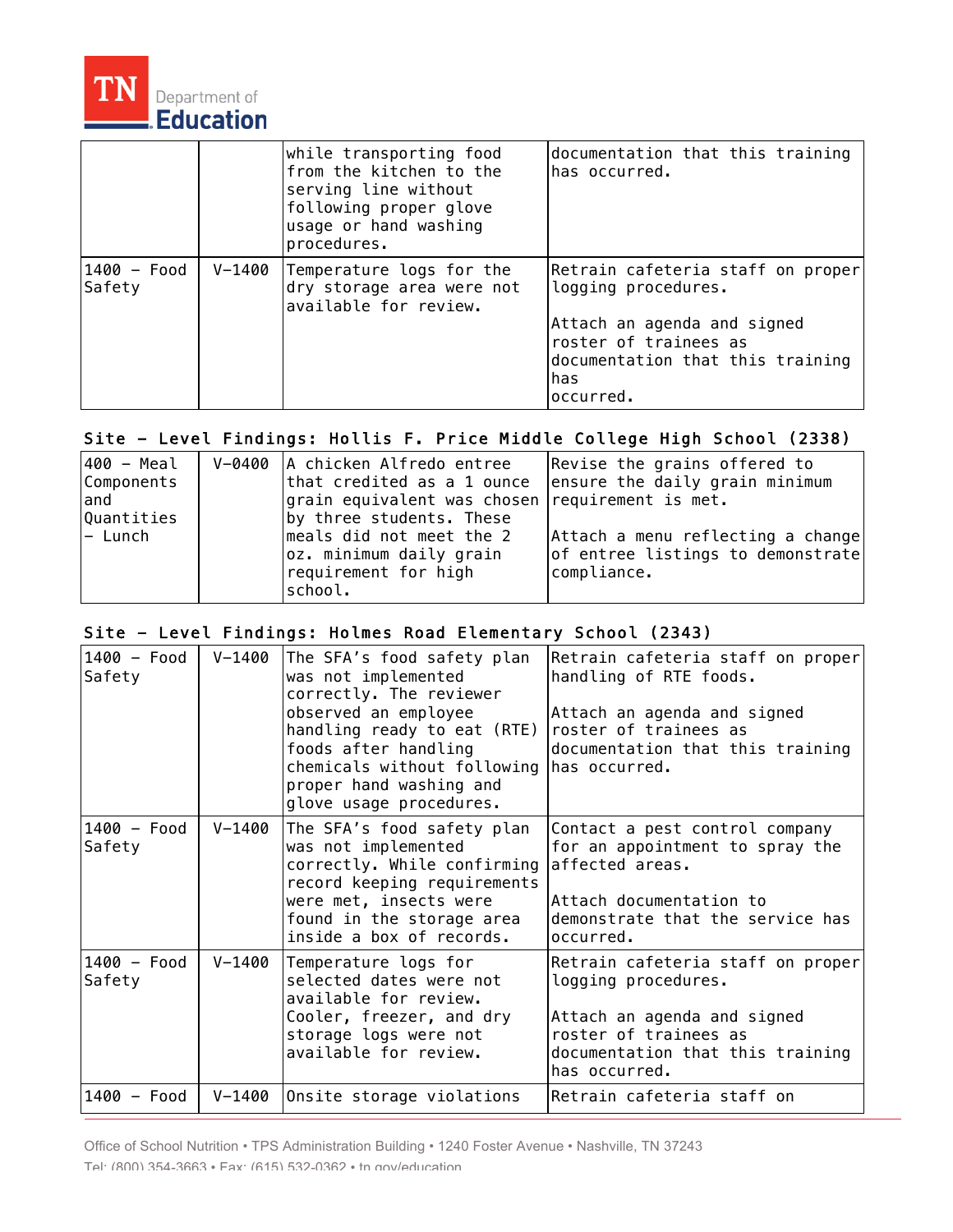

| Safety                         |        | were observed. Chemicals<br>were found stored in the<br>dry storage room, which is<br>the same area that has food<br>stored in it.                                                                                                                                                                                                                                                                                                                                            | chemical storage procedures.<br>Attach an agenda and signed<br>roster of trainees as<br>documentation that this training<br>has occurred. |
|--------------------------------|--------|-------------------------------------------------------------------------------------------------------------------------------------------------------------------------------------------------------------------------------------------------------------------------------------------------------------------------------------------------------------------------------------------------------------------------------------------------------------------------------|-------------------------------------------------------------------------------------------------------------------------------------------|
| 500 - Offer<br>versus<br>Serve | V-0500 | On the day of review, Offer Retrain cafeteria staff and<br>versus Serve (OVS) was not<br>implemented correctly at<br>lunch. Students who were<br>not allowed in the meal<br>service line did have the<br>choice of two types of<br>milk. The teachers picking<br>up these meals only<br>selected one type of<br>milk instead of giving a<br>choice of two types of<br>milk. One student was sent<br>back to get another item<br>when they already had a<br>reimbursable tray. | teachers on OVS practices.<br>Attach an agenda and signed<br>roster of trainees as<br>documentation that this training<br>has occurred.   |

## Site - Level Findings: Magnolia Elementary (2470)

| $1100 -$<br>Smart<br>Snacks in<br>School | V-1100     | On the day of review,<br>documentation was not<br>available to determine if<br>fundraisers were held<br>during the school day.                                                                                                                               | Establish a procedure to track<br>fundraisers and attach a<br>prototype of the tracking<br>mechanism.                                                                                                                                                                                                                   |
|------------------------------------------|------------|--------------------------------------------------------------------------------------------------------------------------------------------------------------------------------------------------------------------------------------------------------------|-------------------------------------------------------------------------------------------------------------------------------------------------------------------------------------------------------------------------------------------------------------------------------------------------------------------------|
| 1400 - Food<br>Safety                    | $V - 1400$ | The SFA's food safety plan<br>was not properly<br>implemented. Leftover foods<br>were covered with plastic<br>while in ice baths during<br>the cooling process.                                                                                              | Retrain cafeteria staff on proper<br>cooling procedures.<br>Attach an agenda and signed<br>roster of trainees as<br>documentation that this training<br>has occurred.                                                                                                                                                   |
| 1400 - Food<br>Safety                    | $V - 1400$ | The SFA's food safety plan<br>was not properly<br>implemented. On the day of<br>review, the pre-k teacher<br>was observed transporting<br>and preparing trash cans<br>for service before serving<br>food without changing<br>gloves or washing her<br>hands. | Retrain pre-k teacher on proper<br>hand washing and glove usage<br>procedures, or leave the main<br>meal service line open until all<br>students, including Pre-k, have<br>had a chance to receive a meal.<br>Attach an agenda and signed<br>roster of trainees as<br>documentation that this training<br>has occurred. |
| $1400 - Food$<br>Safety                  | V-1400     | The SFA's food safety plan<br>was not properly                                                                                                                                                                                                               | Retrain cafeteria staff on the<br>proper transportation of food, or                                                                                                                                                                                                                                                     |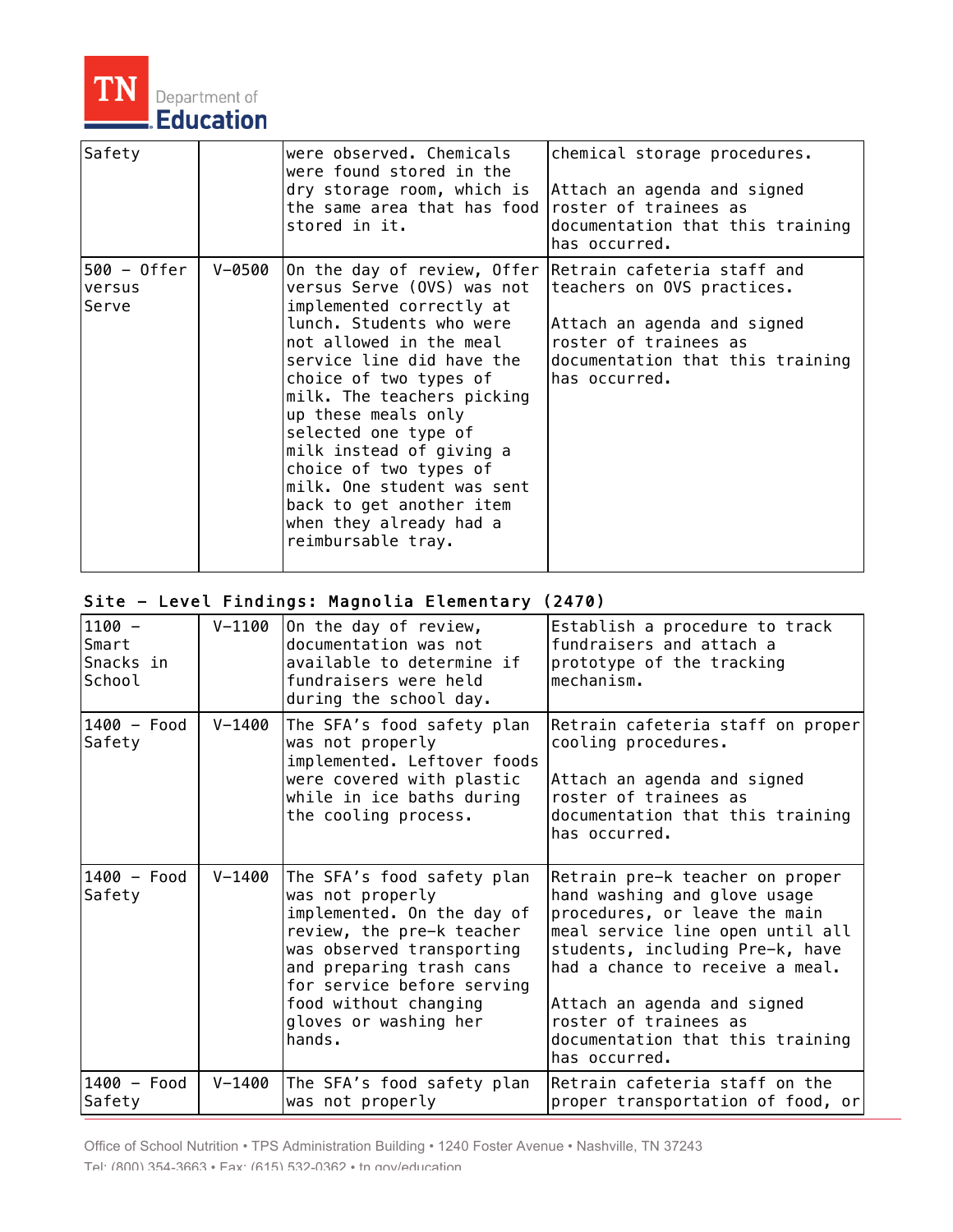

|                                                              |            | implemented. The boats<br>containing a chicken and<br>biscuit were stacked on top<br>of each other instead of<br>being individually wrapped.                                                                                                                                                                                                                                                                                                  | leave the main meal service line<br>open until all students,<br>including Pre-k, have had a<br>chance to receive a meal.<br>Attach an agenda and signed<br>roster of trainees as<br>documentation that this training<br>has<br>occurred. |
|--------------------------------------------------------------|------------|-----------------------------------------------------------------------------------------------------------------------------------------------------------------------------------------------------------------------------------------------------------------------------------------------------------------------------------------------------------------------------------------------------------------------------------------------|------------------------------------------------------------------------------------------------------------------------------------------------------------------------------------------------------------------------------------------|
| 1400 - Food<br>Safety                                        | $V - 1400$ | One temperature log for<br>selected dates were not<br>available and two others<br>were incomplete. No<br>receiving log was available<br>for review. The time and<br>temperature was not<br>recorded on the cooling log<br>to show temps had reached<br>the proper storage<br>temperature. Additionally,<br>thermometer calibration<br>logs indicated that they<br>were not calibrated, but a<br>corrective action plan was<br>not documented. | Retrain cafeteria staff on proper<br>thermometer<br>calibration procedures.<br>Attach an agenda and signed<br>roster of trainees as<br>documentation that this training<br>has occurred.                                                 |
| 400 - Meal<br>Components<br>and<br>Quantities<br>- Breakfast | $V - 0400$ | On the day of review, the<br>meal component requirements<br>were not met at breakfast.<br>One meal served during the<br>Pre-k meal service time did<br>not include a fruit<br>component. Pre-k students<br>were served in the<br>cafeteria after the main<br>line had closed and meals<br>were administered by the<br>teacher.                                                                                                                | Leave the main meal service line<br>open until all students,<br>including Pre-k, have had a<br>chance to receive a meal.<br>Attach documentation from POS to<br>demonstrate an alternative<br>practice.                                  |

# Site - Level Findings: Mitchell High School (2520)

| 1400 - Food<br>Safety | V-1400 The SFA's food safety plan<br>was not properly<br>implemented. The area<br>manager was observed<br>touching ready to eat food<br>with ungloved hands during<br>breakfast service. | Retrain cafeteria staff and area<br>manger on proper bare hand<br>contact procedures.<br>Attach an agenda and signed<br>roster of trainees as<br>documentation that this training<br>has<br>loccurred. |
|-----------------------|------------------------------------------------------------------------------------------------------------------------------------------------------------------------------------------|--------------------------------------------------------------------------------------------------------------------------------------------------------------------------------------------------------|
| 1400 - Food<br>Safety | V-1400 Onsite storage violations<br>were observed. Hazardous<br>chemical spray was stored                                                                                                | Retrain cafeteria staff on proper<br>chemical storage.                                                                                                                                                 |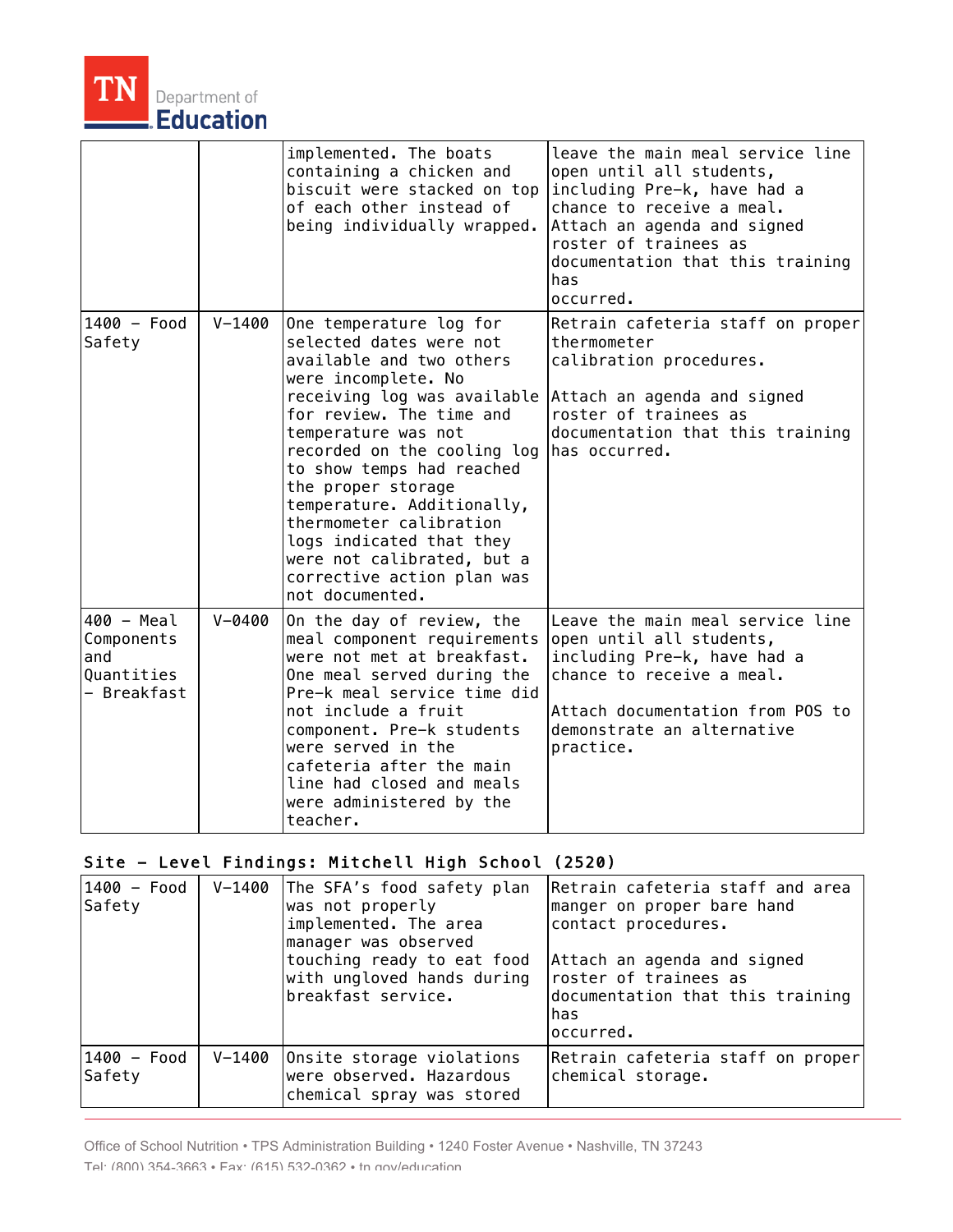

|                                                          |            | in the dry storage area<br>where food was also stored.                                                                                                                                                      | Attach an agenda and signed<br>roster of trainees as<br>documentation that this training<br>has<br>occurred.                                                                                                             |
|----------------------------------------------------------|------------|-------------------------------------------------------------------------------------------------------------------------------------------------------------------------------------------------------------|--------------------------------------------------------------------------------------------------------------------------------------------------------------------------------------------------------------------------|
| 400 - Meal<br>Components<br>and<br>Quantities<br>– Lunch | $V - 0400$ | The minimum daily grain<br>component was not met<br>throughout the lunch meal<br>service. The grain<br>component was not available<br>for the last 15 students<br>through the meal service<br>period.       | Retrain cafeteria staff on food<br>substitution procedures when food<br>projections fall short of usage.<br>Attach an agenda and signed<br>roster of trainees as<br>documentation that this training<br>has<br>occurred. |
| 400 - Meal<br>Components<br>and<br>Quantities<br>– Lunch | $V - 0400$ | On the day of review, six<br>incomplete meals were<br>observed and counted for<br>reimbursement. Only two of<br>the required three<br>components were taken.                                                | Retrain cafeteria staff on the<br>proper implementation of OVS.<br>Attach an agenda and signed<br>roster of trainees as<br>documentation that this training<br>has occurred.                                             |
| $500 - 0$ ffer<br>versus<br>Serve                        | $V - 0500$ | On the day of review, Offer<br>versus Serve (OVS) was not<br>implemented correctly at<br>lunch. Multiple<br>students were sent back to<br>get another item when they<br>already had a reimbursable<br>tray. | Retrain cafeteria staff on the<br>proper implementation of OVS.<br>Attach an agenda and signed<br>roster of trainees as<br>documentation that this training<br>has occurred.                                             |

# Site - Level Findings: Oakhaven Elementary (2540)

| 1400 - Food<br>Safety   | $V - 1400$ | The food safety plan was<br>not properly<br>implemented. Foods were<br>covered with plastic wrap<br>while in ice baths during<br>the cooling process for<br>leftover foods.             | Retrain cafeteria staff on proper<br>cooling procedures. Attach an<br>agenda and signed roster of<br>trainees as documentation that<br>this training has occurred. |
|-------------------------|------------|-----------------------------------------------------------------------------------------------------------------------------------------------------------------------------------------|--------------------------------------------------------------------------------------------------------------------------------------------------------------------|
| 1400 - Food<br>Safety   | V-1400     | The SFA's food safety plan<br>was not properly<br>implemented. Insects were<br>observed in the dry storage<br>area, behind the hot<br>holding unit, and on the<br>floor in the kitchen. | Contact a pest control company<br>for an appointment to spray the<br>affected areas. Attach<br>documentation to demonstrate that<br>the service has occurred.      |
| $1400 - Food$<br>Safety | V-1400     | The SFA's food safety plan<br>was not properly<br>implemented. The sanitation<br>buckets used to wipe down<br>the counters in the kitchen                                               | Retrain cafeteria staff on proper<br>storage of chemicals.<br>Attach an agenda and signed<br>roster of trainees as                                                 |